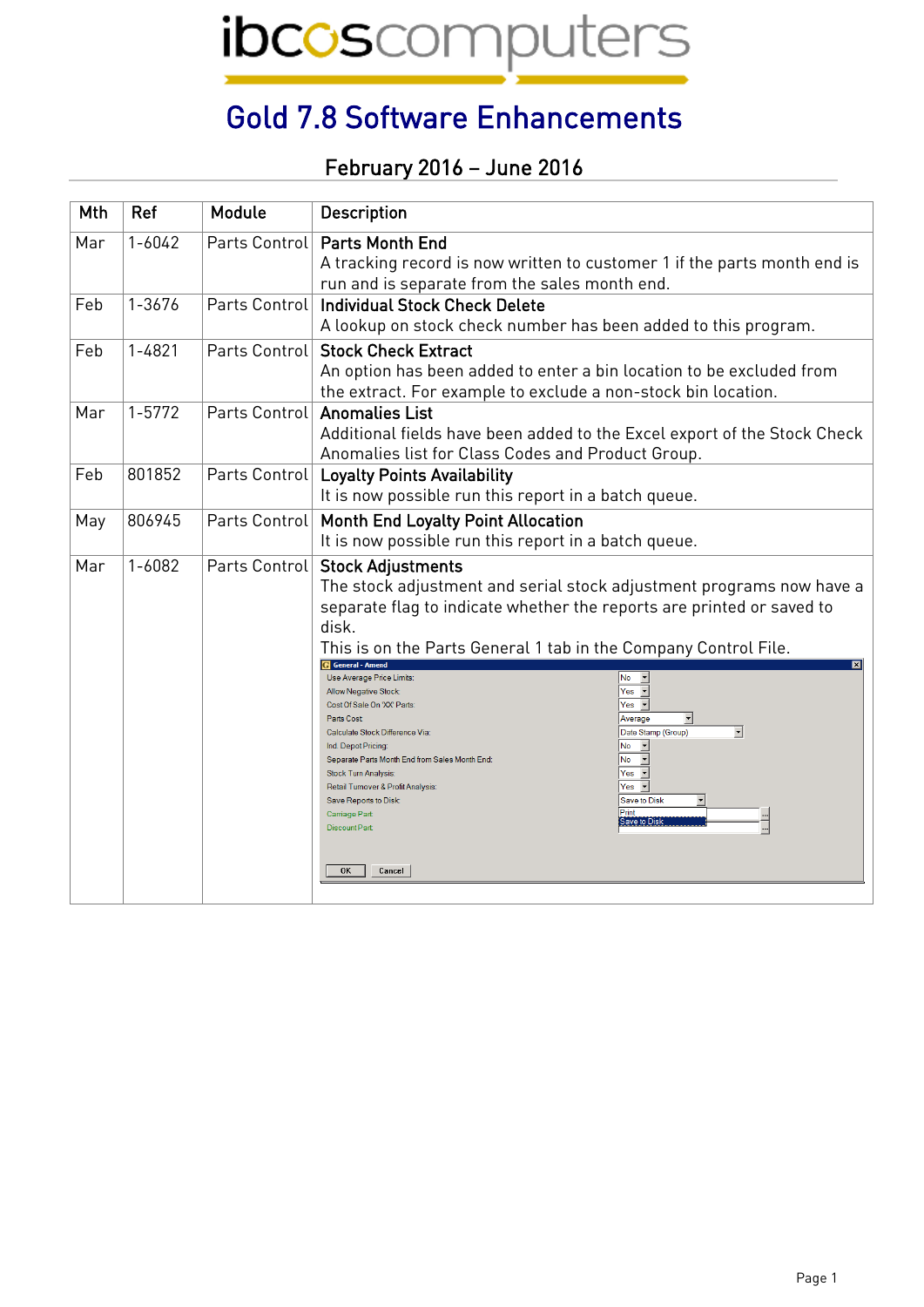| Aug | $1 - 5221$ | Parts Control | <b>Split Part Quantities</b><br>The option for Split Part Quantities has been moved from the Part<br>Maintenance menu to the Quantity Adjustment/IDT menu.<br>A new Company Control File flag controls whether the old or new split<br>parts program is to be used. |
|-----|------------|---------------|---------------------------------------------------------------------------------------------------------------------------------------------------------------------------------------------------------------------------------------------------------------------|
|     |            |               | The new routine has been enhanced so that the split or unit part is now<br>held against the bulk part. This is set up in Part Maintenance.                                                                                                                          |
|     |            |               | Parts Maintenance - Amend Mode<br>SL-DRUM<br>OIL DRUM<br>100.00<br>Part No.:<br>D/Nett:<br>Discount Code:<br>Product Group:<br>RRP:<br>199.00<br>49.75%<br>Details Parts Memo   Depot   Pad   Discounts   Promotions   Supplier Data                                |
|     |            |               | OIL DRUM<br>Description:<br>Class Codes:<br>Alt Part No.<br><b>Product Group:</b><br>Normal<br>Part Type:<br>Kit Header:<br>Supp. Bar Code:<br>Reorder Group                                                                                                        |
|     |            |               | 100010010546<br>Own Bar Code:<br><b>EACH</b><br>Assoc. Part No.:<br>Unit of Sale:<br>20.00%<br>VAT Code:<br>$1 -$<br>Pur. Pack Qty:<br>Sales Pack:<br>1.000<br><b>Buying Cat</b>                                                                                    |
|     |            |               | 100.00<br>Qty DP:<br>$\overline{0}$<br>Dealer Nett:<br>199.00<br>49.75%<br>R. R. Price:<br>Weight:<br>0.00<br>% Uplift on RRP:<br>Commodity Code:<br>238.80<br>Discount Code<br>VAT Inc. Price:                                                                     |
|     |            |               | 0.00<br>Warranty Price:<br>100 <sub>1</sub><br>Bulk Part No.<br>Unit Quantity:<br>100<br>SL-LITRE<br>Split Quantity:<br>Split Part No.                                                                                                                              |
|     |            |               | Alt Prt<br>$Chg$ No.<br>OK<br>Cancel<br>Once this is set, when selecting the Bulk part in the Split Part program                                                                                                                                                    |
|     |            |               | the split part and split quantity is automatically populated.<br><b>C</b> Split Part Quantities<br>Cmp. 99/1 POOL                                                                                                                                                   |
|     |            |               | *AUTO*<br>$8/09/2016$<br>Ref No.:<br>Nominal Posting Date:<br>Split<br>Per Unit<br>Option:<br>≛<br>Available<br>Transfer                                                                                                                                            |
|     |            |               | SL-DRUM<br>100<br>3<br>From Part No.:<br>17<br>OIL DRUM<br><b>C</b> Split Part Quantitie<br>Cmp. 99/1 POOL                                                                                                                                                          |
|     |            |               | Split To<br>QOH<br>Per Unit<br>Quantity<br><b>SL-LITRE</b><br>OIL LITRE<br>300<br>300<br><b>IBCOS Computers Ltd</b><br>$\mathbf{E}$<br>Accept Splits?<br>Cancel<br>No.                                                                                              |
|     |            |               | To Split 300.000 Allocated: 300.000                                                                                                                                                                                                                                 |
|     |            |               | A new option has also been added to allow for "Combine" to combine<br>split or unit parts back to their header or bulk part.                                                                                                                                        |
|     |            |               | The factsheet FS51 has been updated with the new functionality and is<br>available on the website.                                                                                                                                                                  |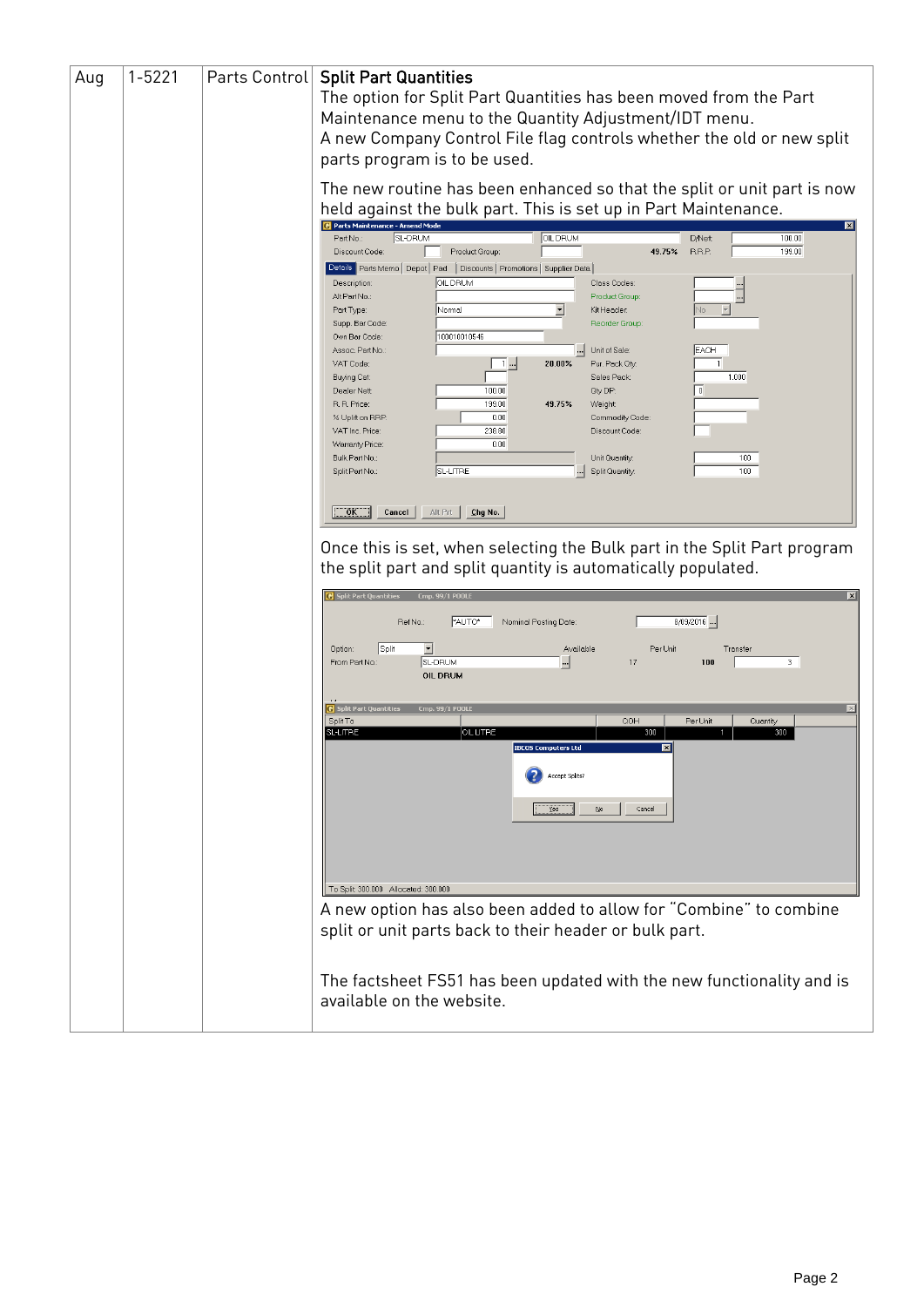| May | 1-5684 |                               | Parts Control   Enquiry - Customer<br>Additional columns have been added to the screen in Windows and for<br>export to Excel. These are Order Number, Order Type, Supplier, Order<br>Date, Expected Date and Invoice Type.<br>Part Number Unit Prc Ord WIP Inv<br>PQ<br>Job/Adv<br>Inv Typ<br>Description<br>PrdGrp<br>Class AltSupp<br>Ord Tvp<br><b>Ord Date</b><br><b>Reg Date</b><br>Supplier<br>MF-PACK1<br>PACK1<br>1000.00<br>183 P 121828<br>01<br>1133 01/10/2015 01/10/2015<br>$\overline{2}$<br>$\mathbf{0}$<br>$\overline{0}$<br>188 W 106526<br>1133 18/03/2016 18/03/2016<br>SL-350 5304<br>272.00<br>2 <sup>1</sup><br>$\overline{0}$<br> 0 <br> 21<br>FUEL FILTER   SL0001<br>Main Franchise Supplier @<br>347.00<br>$2 \mid$<br>SL-350 5026<br>$\bullet$<br>$\mathbf{0}$<br>W   106746<br>21<br><b>TANK CAP</b><br>SL0001 1f<br>Main Franchise Supplier<br>Web Enq<br>Print<br><b>Details</b><br>Next<br>Find                                                                                                                                                                                                                                                                                                         |
|-----|--------|-------------------------------|----------------------------------------------------------------------------------------------------------------------------------------------------------------------------------------------------------------------------------------------------------------------------------------------------------------------------------------------------------------------------------------------------------------------------------------------------------------------------------------------------------------------------------------------------------------------------------------------------------------------------------------------------------------------------------------------------------------------------------------------------------------------------------------------------------------------------------------------------------------------------------------------------------------------------------------------------------------------------------------------------------------------------------------------------------------------------------------------------------------------------------------------------------------------------------------------------------------------------------------|
| Feb | 801821 | Parts Control                 | <b>Part Maintenance</b><br>A new tab has been added to create and amend the 4 supplier codes for<br>parts.<br>Parts Maintenance - Amend Mode<br>$\vert x \vert$<br>SL-350 5026<br><b>TANK CAP</b><br>Part No.:<br>1.85<br>D/Nett:<br>SL0001<br>3.47<br><b>Discount Code:</b><br><b>Product Group:</b><br>46.69%<br>R.R.P:<br>Details   Parts Memo   Depot   Pad   Discounts   Promotions   Supplier codes<br>Supplier codes/Classifications<br>Urgent Code:<br><b>Group Code:</b><br> 3 <br>Source Code:<br>Supplier Code 4:                                                                                                                                                                                                                                                                                                                                                                                                                                                                                                                                                                                                                                                                                                           |
| Feb | 1-5318 |                               | Parts Control   Part Maintenance<br>By setting a flag on the Prefix file it is possible to force entry of a<br>Product Group code when creating new parts.<br><b>SL</b><br>Prefix Code:<br>Spare Parts<br>Details Prices   Manufacturer   Warranty<br>Spare Parts<br>Description:<br>$1133 -$<br><b>Main Franchise Supplier</b><br>Supplier A/c.:<br>No<br>Part Orders, Default Supplier A/C with Depot<br>$\blacktriangledown$<br>Both<br>v Obsolete:<br>Type:<br>No<br>$\overline{ }$<br>Manuf. brand codes:<br>Minimum Turnover:<br>Minimum number of hits:<br>Hold POS Carriage Parts?<br>No<br>$\Omega$<br>Default Discount Code:<br>Inter Company Orders:<br>No<br>Split Parts on Exported Orders:<br>No<br>Parameter Reordering?:<br>No<br><b>Group Stock Check Extract Month:</b><br><b>Group Extract Sequence:</b><br>As Input<br>Update PDA:<br>No<br>$\boxed{\circledcirc}$<br><b>Standard Orders</b><br>PDA/Online Order Type:<br>Product Group:<br>Reorder Group<br>$\blacksquare$<br>Delivery Nominal A/c:<br><b>Exempt from Customer Discounts:</b><br>Allow Manual Inv in POS/WSJ:<br>No<br>No<br>No<br>Emerg. Orders - Ignore Pack Qty:<br>No.<br><b>Product Group Mandatory:</b><br>No<br>Yes<br><b>OK</b><br>Cancel |
| May | 803664 | Parts Control   Point of Sale | If a user leaves their terminal logged in overnight the system will now<br>prompt to update the date. Although this change has been made it is<br>still strongly advised that all terminals are logged completely out of<br>Gold overnight to ensure the backup can run properly.                                                                                                                                                                                                                                                                                                                                                                                                                                                                                                                                                                                                                                                                                                                                                                                                                                                                                                                                                      |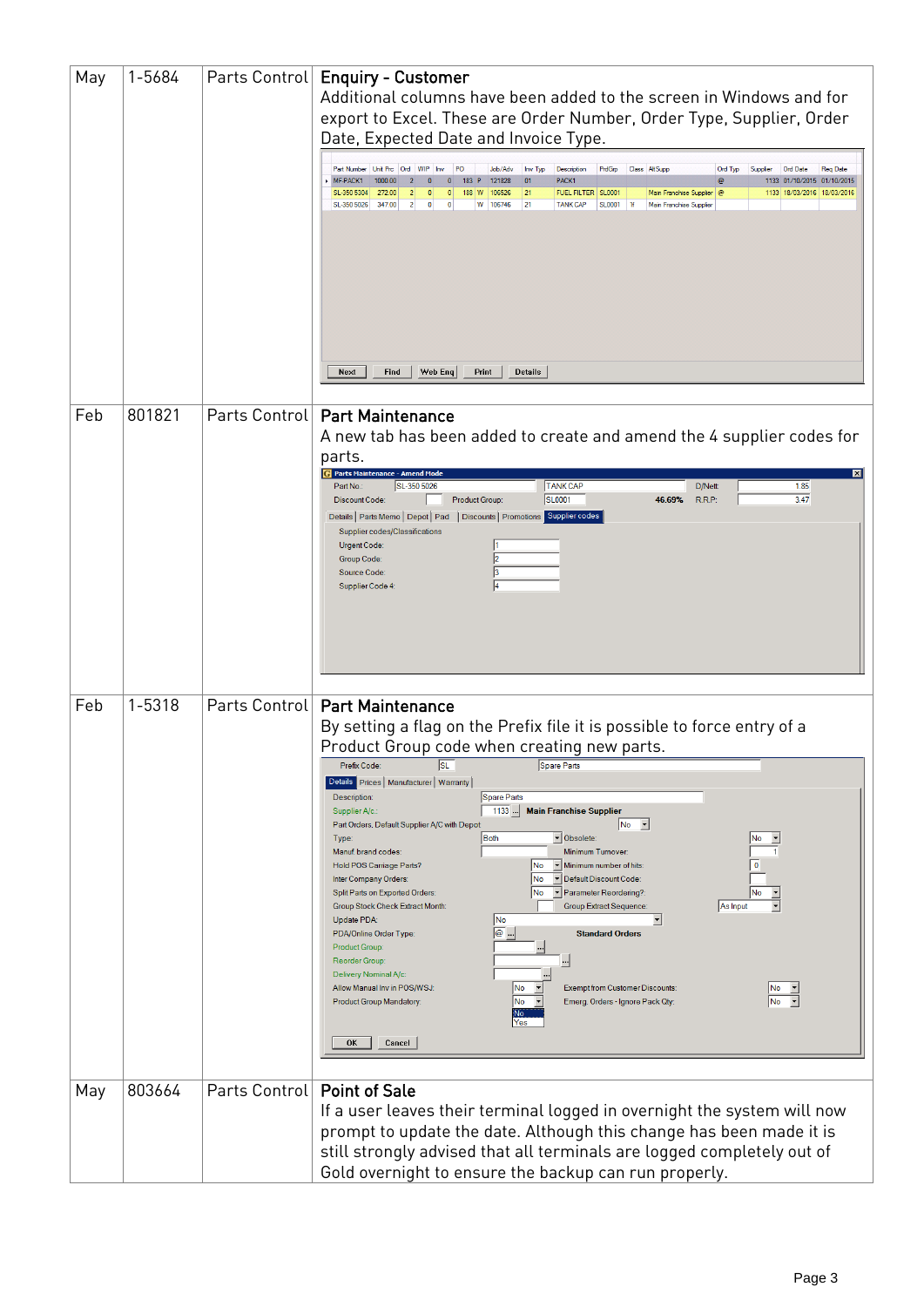| May | 806282 | Parts Control   Point of Sale | When using the Function key to re-select previously used operator<br>initials, the operator password is now required to create an advice to<br>prevent other users using the wrong initials.                                                                                                                                                                                                                                                                                                                                                                                                                                                                                                                                                                                                                                                                                                                                                                                                                                                                                                                                                                                                                                                                                                                                                                                                                                          |
|-----|--------|-------------------------------|---------------------------------------------------------------------------------------------------------------------------------------------------------------------------------------------------------------------------------------------------------------------------------------------------------------------------------------------------------------------------------------------------------------------------------------------------------------------------------------------------------------------------------------------------------------------------------------------------------------------------------------------------------------------------------------------------------------------------------------------------------------------------------------------------------------------------------------------------------------------------------------------------------------------------------------------------------------------------------------------------------------------------------------------------------------------------------------------------------------------------------------------------------------------------------------------------------------------------------------------------------------------------------------------------------------------------------------------------------------------------------------------------------------------------------------|
| May | 1-5773 | Parts Control Point of Sale   | When transferring a quote to an advice it will only offer the IDT option<br>on "Allocate Stock" if there is stock available at other depots.                                                                                                                                                                                                                                                                                                                                                                                                                                                                                                                                                                                                                                                                                                                                                                                                                                                                                                                                                                                                                                                                                                                                                                                                                                                                                          |
| Apr | 803562 | Parts Control   Point of Sale | The advice note print now also refers to the company control flag for<br>printing decimal places on invoices. If decimal places are not required<br>more room is available for the part number and description (this will<br>also remove the dash between the prefix and the part number).                                                                                                                                                                                                                                                                                                                                                                                                                                                                                                                                                                                                                                                                                                                                                                                                                                                                                                                                                                                                                                                                                                                                            |
| Feb | 1-5431 | Parts Control                 | <b>Point of Sale</b><br>The parts purchase order number is now printed on a parts picking list<br>to indicate parts that were ordered but have now been received.                                                                                                                                                                                                                                                                                                                                                                                                                                                                                                                                                                                                                                                                                                                                                                                                                                                                                                                                                                                                                                                                                                                                                                                                                                                                     |
| Mar | 1-5819 | Parts Control                 | <b>Point of Sale</b><br>A new flag has been added to the Prefix Code file to specify whether the<br>pack quantity is applied to emergency orders.<br>If set to 'Yes' to ignore then the specific quantity only will be ordered.<br>If set to 'No' to ignore the pack quantity is applied to the order and any<br>remainder added to stock.<br>lsl<br>Spare Parts<br>Prefix Code<br>Details Prices   Manufacturer   Warranty  <br>Spare Parts<br>Description:<br>1133   Main Franchise Supplier<br>Supplier A/c.:<br>Part Orders, Default Supplier A/C with Depot<br> No <br>$\vert \cdot \vert$<br><b>Both</b><br>v Obsolete:<br>No<br>Type:<br>$\overline{ }$<br>Manuf. brand codes:<br>Minimum Turnover:<br>v Minimum number of hits:<br>$\mathbf{0}$<br>Hold POS Carriage Parts?<br>No<br><b>No</b><br>Default Discount Code:<br>Inter Company Orders<br>Split Parts on Exported Orders:<br>- Parameter Reordering?:<br>No<br> No<br>As Input<br><b>Group Stock Check Extract Month</b><br><b>Group Extract Sequence</b><br>No<br>Update PDA:<br>$\overline{e}$<br>PDA/Online Order Type:<br><b>Standard Orders</b><br>Product Group:<br>Reorder Group<br>Delivery Nominal A/c:<br>No<br>$ No - \mathbf{v} $<br>Allow Manual Inv in POS/WSJ:<br><b>Exempt from Customer Discounts:</b><br>$No$ $\rightarrow$<br><b>Product Group Mandatory:</b><br>$No -z$<br>Emerg. Orders - Ignore Pack Qty:<br>No<br>Yes<br>Cancel<br><b>OK</b> |
| Apr | 804960 |                               | Parts Control   Input Good Received Notes<br>The Cost field now has validation if the value has been changed by more<br>than 10%. This is to prevent accidental entry of incorrect values.                                                                                                                                                                                                                                                                                                                                                                                                                                                                                                                                                                                                                                                                                                                                                                                                                                                                                                                                                                                                                                                                                                                                                                                                                                            |
| Mar | 1-5848 |                               | Parts Control   Input Good Received Notes<br>A new option has been added to the Company Control File to allow<br>goods to be allocated to customers from the GRN even if they are over<br>their credit limit or on total stop.                                                                                                                                                                                                                                                                                                                                                                                                                                                                                                                                                                                                                                                                                                                                                                                                                                                                                                                                                                                                                                                                                                                                                                                                        |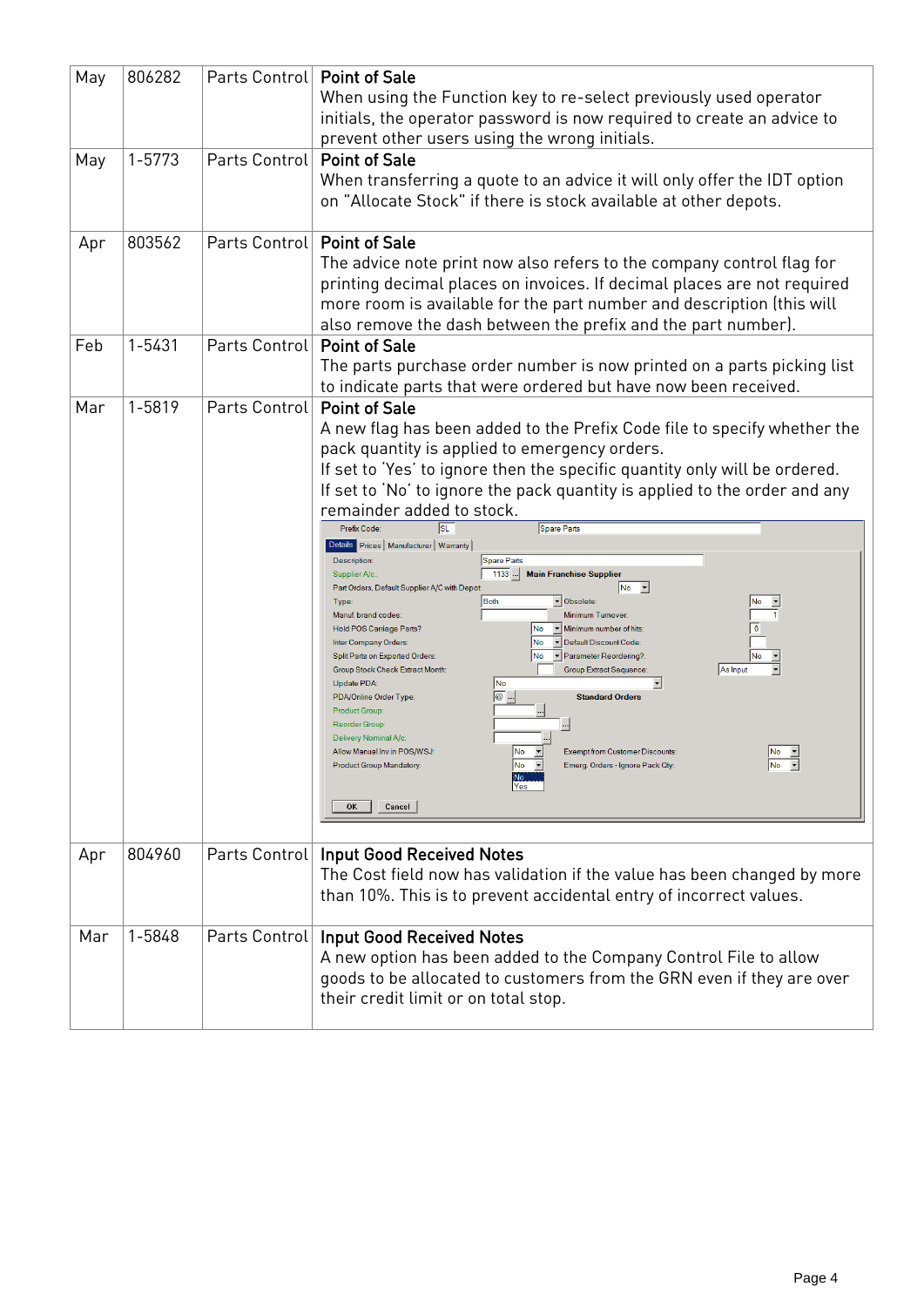| Jun | 1-5713 | Parts Control     | <b>Stock Enquiry</b><br>In Windows Gold additional columns have been added to the lookup<br>when using Advanced Lists.                                                             |
|-----|--------|-------------------|------------------------------------------------------------------------------------------------------------------------------------------------------------------------------------|
|     |        |                   | Part Number Search                                                                                                                                                                 |
|     |        |                   | Part Number<br>Description<br>Retail<br>Bin<br>Stock<br>On Order Qty Allocated Qty Product Group Reorder Group Class Codes                                                         |
|     |        |                   | SL-100<br>PART<br>100.00<br>$\bf{0}$<br>28<br>$\theta$<br><b>TANK CAP</b><br>3.82<br> 12 <br>20<br>0 SL0001<br>cF1<br>SL-350 5026                                                  |
|     |        |                   | $\vert$ 3<br>$\vert$ 3<br>TANK CAP<br>3.82 NS<br>Dg2<br>SL-350 5027<br> 6 <br>$\overline{4}$<br>Cf <sub>2</sub><br>SL-350 5304<br><b>FUEL FILTER</b><br>$7.15$ NS<br>8<br>2 SL0001 |
|     |        |                   | SL-350 5330<br>PICKUP BODY<br>3.27 NS<br>$\vert 5 \vert$<br>34<br>8 SL0001                                                                                                         |
|     |        |                   | SL-350 5350<br><b>FILLER CAP</b><br>$5.06$ NS<br>4<br>0<br>$\bf{0}$<br>SL-4935<br>4935<br>10.00<br> 0 <br>0<br> 0                                                                  |
|     |        |                   | SL-4936<br>4935<br>20.00<br>$\bf{0}$<br>$\mathbf{0}$<br>-1<br>$\vert 4 \vert$<br>12<br>$\overline{2}$<br>COLLAR SCREW<br>$2.04$ NS<br>SL-664 4205                                  |
|     |        |                   | 11<br>$\overline{3}$<br><b>SLEEVE</b><br>$0.67$ NS<br>SL-771 5200<br>16                                                                                                            |
|     |        |                   | 0 <br> 8 <br> 0 <br><b>BACKPACK CARRIER</b><br>SL-790 4404<br>79.56 NS<br>$\vert 0 \vert$<br> 0 <br>$\overline{4}$<br>SL-790 6101<br>SCREW ASSY.<br>$3.96$ NS                      |
|     |        |                   | $6 \mid$<br>$\vert 0 \vert$<br>SL-790 6103<br>SCREW WITH SLEEVE<br>$3.25$ NS<br>6 <br>SL-791 2090<br>HANDLE BAR HOSE<br>38.75 NS<br>8<br>$\bf{0}$<br> 0                            |
|     |        |                   | OK<br>Next<br><b>Eind</b>                                                                                                                                                          |
|     |        |                   | These may be hidden from view if required.                                                                                                                                         |
| Jun | 1-5844 | Parts Control     | <b>Stock Enquiry</b>                                                                                                                                                               |
|     |        |                   | An additional field to show quantities being returned to supplier is now<br>displayed on the Depot tab beneath "Rcv No Supp Inv".                                                  |
|     |        |                   | Group Depot Sales   Vans   Audit   Orders   Lost Sale   Detail   Supinfo   Docs   Opts   User<br>Depot 1 POOLE                                                                     |
|     |        |                   | PACK<br>(2)<br>$\mathbf{0}$<br>5.00<br>Free Stk:<br>Avg Pr.<br>Location:<br>$\mathbf{0}$<br>Std Retail:<br>10.00<br>Stock:<br>$\mathbf 0$<br>WIP qty:                              |
|     |        |                   | Depot Price:<br>$\mathbf{0}$<br>Van Stock:<br>$\mathbf{0}$<br>Min:                                                                                                                 |
|     |        |                   | Ord (5 pk):<br>10<br>Suggest Main:<br>$\bf{0}$<br><b>Max:</b><br>$\Omega$<br>$\pmb{0}$<br>$\mathbf{0}$<br>Suggest Add:<br>0<br>Allocated:<br>Emg:                                  |
|     |        |                   | Stk Chk:<br>11/05/16<br>Req'd for P/O:<br>$\mathbf{0}$<br>Never<br>Last Sold:                                                                                                      |
|     |        |                   | 11/05/16<br>Req not Alloc:<br>$\mathbf{0}$<br>Last Purch:<br>11/05/16<br>Req for Vans:<br>$\mathbf{0}$<br>Created:                                                                 |
|     |        |                   | $\mathbf{0}$<br>Depr. Code:<br>l 0<br><b>Rcv No Supinv</b><br>$\overline{2}$<br>Rtn to Supplier:<br><b>Movement Cat</b>                                                            |
|     |        |                   | I.D.T in:<br><b>Stock Depth:</b><br>$\overline{0}$<br>$\Omega$                                                                                                                     |
|     |        |                   | $\overline{0}$<br>Mth No Sale:<br>I.D.T out<br>DEERE<br>Lead Time Days:<br>I.D.T free:<br>$\pmb{0}$<br>Nickname:                                                                   |
|     |        |                   | Alt Prt<br>Stk Rec<br>Rec His<br>Landed  <br>Op Init<br>Nxt Prt<br>Prv Prt                                                                                                         |
| Apr | 805080 | Parts Control     | <b>Sales Analysis</b>                                                                                                                                                              |
|     |        |                   | Additional fields have been added to the Excel export for the supplier                                                                                                             |
|     |        |                   | code analysis fields.                                                                                                                                                              |
| Jun | 1-3443 | Parts Control     | <b>Pareto ABC Analysis</b>                                                                                                                                                         |
|     |        |                   | Additional fields have been added to allow part promotions to be                                                                                                                   |
|     |        |                   | included/excluded from the report.                                                                                                                                                 |
| Feb | 1-5861 | <b>Plant Hire</b> | <b>Plant Profitability</b>                                                                                                                                                         |
|     |        |                   | An option has been added to the report to select Live Only or All Plant.                                                                                                           |
| Mar | 801493 | <b>Plant Hire</b> | <b>Plant Hire Invoicing</b>                                                                                                                                                        |
|     |        |                   | An option has been added to the Company Control File to ignore an                                                                                                                  |
|     |        |                   | "Invoice to" account on a customer and invoice directly to the entered                                                                                                             |
|     |        |                   | account.<br>General 2 - Amend<br>⊠                                                                                                                                                 |
|     |        |                   |                                                                                                                                                                                    |
|     |        |                   | Next Plant Number:<br>1000047<br>2000004<br>Next Fleet Number:                                                                                                                     |
|     |        |                   | 3000002<br><b>Next Sundry Number:</b>                                                                                                                                              |
|     |        |                   | $\mathbf{0}$<br>Next Rehire Seq No.:<br>$\overline{ }$<br>No<br>Auto Gen Plant Number:                                                                                             |
|     |        |                   | Yes $\blacktriangledown$<br>Print Plant Hire Cost Nominals:                                                                                                                        |
|     |        |                   | $\overline{ }$<br>Select<br><b>Operator Charges Screen Selection:</b><br>$\overline{ }$<br>No<br>Plant Discounts in Use:                                                           |
|     |        |                   | ⊡<br>Plant Invoice/Document Type:<br>Condensed                                                                                                                                     |
|     |        |                   | Hire Sold Password:<br>Months for Hire of Sold Plant                                                                                                                               |
|     |        |                   | N <sub>o</sub><br>Ignore Inv to Account?<br>No                                                                                                                                     |
|     |        |                   | Yes<br>OK<br>Cancel                                                                                                                                                                |
|     |        |                   |                                                                                                                                                                                    |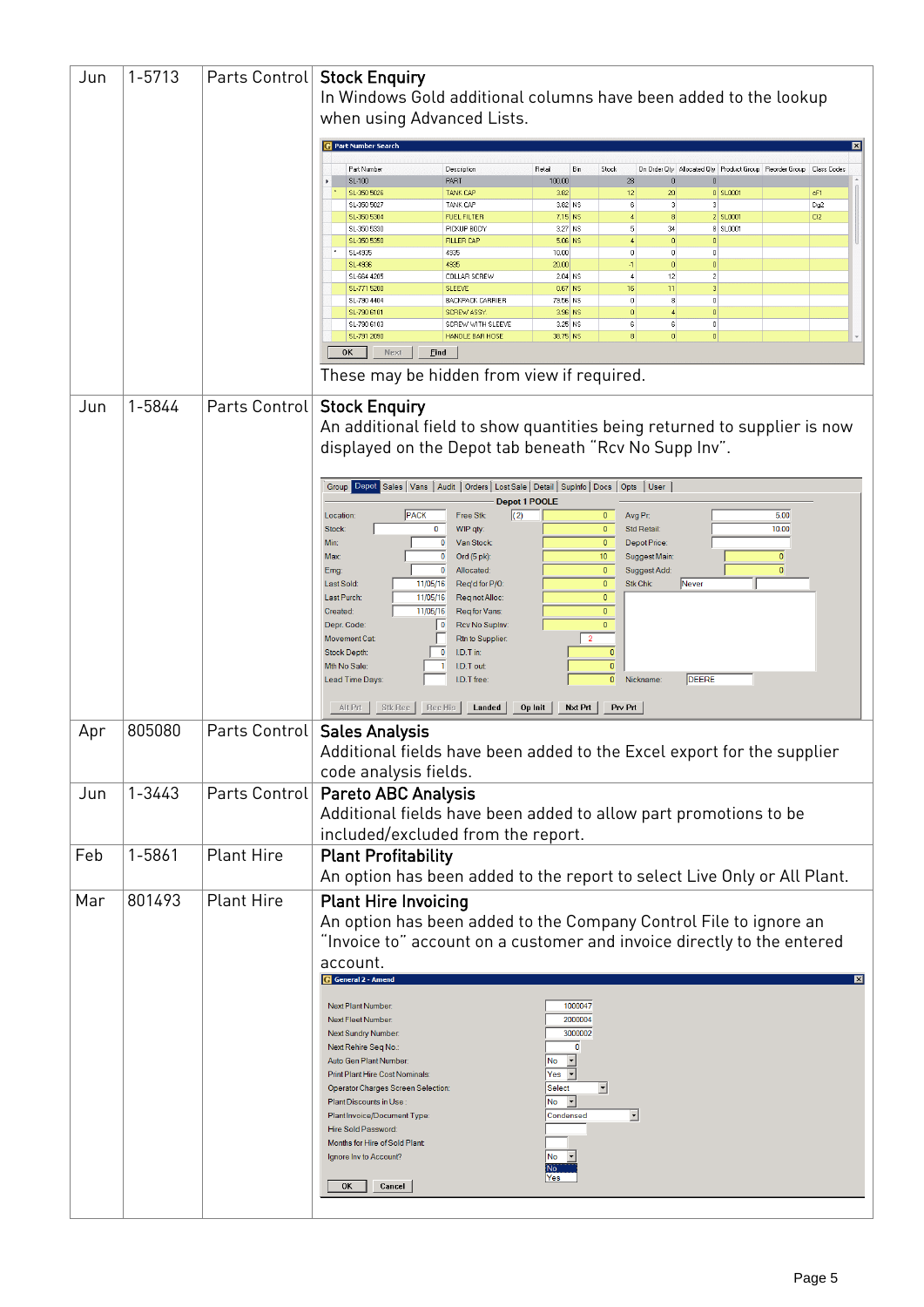| Jun | 808635            | Wholegoods | <b>Invoice &amp; Self Bill</b><br>A new option has been added to the Invoice tab - Print menu for<br>"Custom Forms". This allows custom documents created in the Forms<br>Designer to be printed from the invoice.                                                                                                                                                                                                                                                                                                                                                                                                                                                                                                                                                                                                                                                    |
|-----|-------------------|------------|-----------------------------------------------------------------------------------------------------------------------------------------------------------------------------------------------------------------------------------------------------------------------------------------------------------------------------------------------------------------------------------------------------------------------------------------------------------------------------------------------------------------------------------------------------------------------------------------------------------------------------------------------------------------------------------------------------------------------------------------------------------------------------------------------------------------------------------------------------------------------|
| Jun | 1-5766            | Wholegoods | <b>Sales Advice Report</b>                                                                                                                                                                                                                                                                                                                                                                                                                                                                                                                                                                                                                                                                                                                                                                                                                                            |
|     |                   |            | A new option has been added to Include or Exclude wholegoods sold<br>under finance.                                                                                                                                                                                                                                                                                                                                                                                                                                                                                                                                                                                                                                                                                                                                                                                   |
|     |                   |            |                                                                                                                                                                                                                                                                                                                                                                                                                                                                                                                                                                                                                                                                                                                                                                                                                                                                       |
| Jan | $1 - 6013$        | Workshop   | <b>Workshop Entry</b><br>If a wholegood selected for a PDI invoice type has already been sold, a<br>warning message is now displayed.                                                                                                                                                                                                                                                                                                                                                                                                                                                                                                                                                                                                                                                                                                                                 |
| Feb | 800757            | Workshop   | <b>Workshop Entry</b><br>When changing discount on parts or labour an audit record is now<br>written to the job audit.                                                                                                                                                                                                                                                                                                                                                                                                                                                                                                                                                                                                                                                                                                                                                |
|     |                   |            |                                                                                                                                                                                                                                                                                                                                                                                                                                                                                                                                                                                                                                                                                                                                                                                                                                                                       |
| Mar | 803016            | Workshop   | <b>Workshop Entry</b><br>An extension to the previous enhancement to check for duplicate serial<br>numbers in the wholegood history file when creating new wholegood<br>history item via workshop, this now checks the live wholegood file for<br>duplicate serial numbers as well.                                                                                                                                                                                                                                                                                                                                                                                                                                                                                                                                                                                   |
| Apr | 804525            | Workshop   | <b>Workshop Entry</b>                                                                                                                                                                                                                                                                                                                                                                                                                                                                                                                                                                                                                                                                                                                                                                                                                                                 |
|     |                   |            | Labour hours displayed on invoice tab will now display up to 99999.99<br>hours (previously only hours up to 999.99 were displayed).                                                                                                                                                                                                                                                                                                                                                                                                                                                                                                                                                                                                                                                                                                                                   |
| May | 805022            | Workshop   | <b>Workshop Entry</b><br>The workshop entry program has been enhanced to allow loyalty points<br>to be redeemed against the value of parts sold on a workshop job.<br>Loyalty points cannot be used against labour sales therefore points are<br>only offered up to the value of the parts plus vat.                                                                                                                                                                                                                                                                                                                                                                                                                                                                                                                                                                  |
| May | 806065            | Workshop   | <b>Workshop Entry</b><br>A credit limit warning has been added when transferring an existing<br>quote to a live job if the parts sold or ordered take the customer over<br>their credit limit.                                                                                                                                                                                                                                                                                                                                                                                                                                                                                                                                                                                                                                                                        |
| Jun | 806166/<br>1-5599 | Workshop   | <b>Workshop Entry - Labour Adjustments</b><br>A new option has been introduced to adjust labour hours as well as<br>value if required.<br>This relies on a new company control file flag set to adjust labour - New<br>Adjustment Lines (as opposed to Overwrite Existing Lines which will<br>adjust the original labour lines without writing new lines).<br>On a Labour Override Only (not parts & labour), once the value has been<br>entered a new field is displayed.<br>"Adjust Hours" Yes/No<br>If 'Yes' is selected a message is displayed "This will impact calculated<br>labour efficiency %" Continue Y/N<br>It will then write adjustment lines, pro rata per fitter, and include a<br>number of hours, i.e. where the current adjustment method shows 0<br>hours -5.00 for a £5.00 adjustment, it will show -0.25 hours and value -<br>5.00 for example. |
| Jun | 806167            | Workshop   | <b>Workshop Entry - Labour Adjustments</b><br>With the new option described above to adjust labour hours as well as<br>value, a new table has been added to define a list of "Reason Codes".<br>These codes are set in System Management, Wholegoods and<br>Workshop. When labour adjustments are made a reason code is<br>selected from the lookup to describe the reason for the adjustment.                                                                                                                                                                                                                                                                                                                                                                                                                                                                        |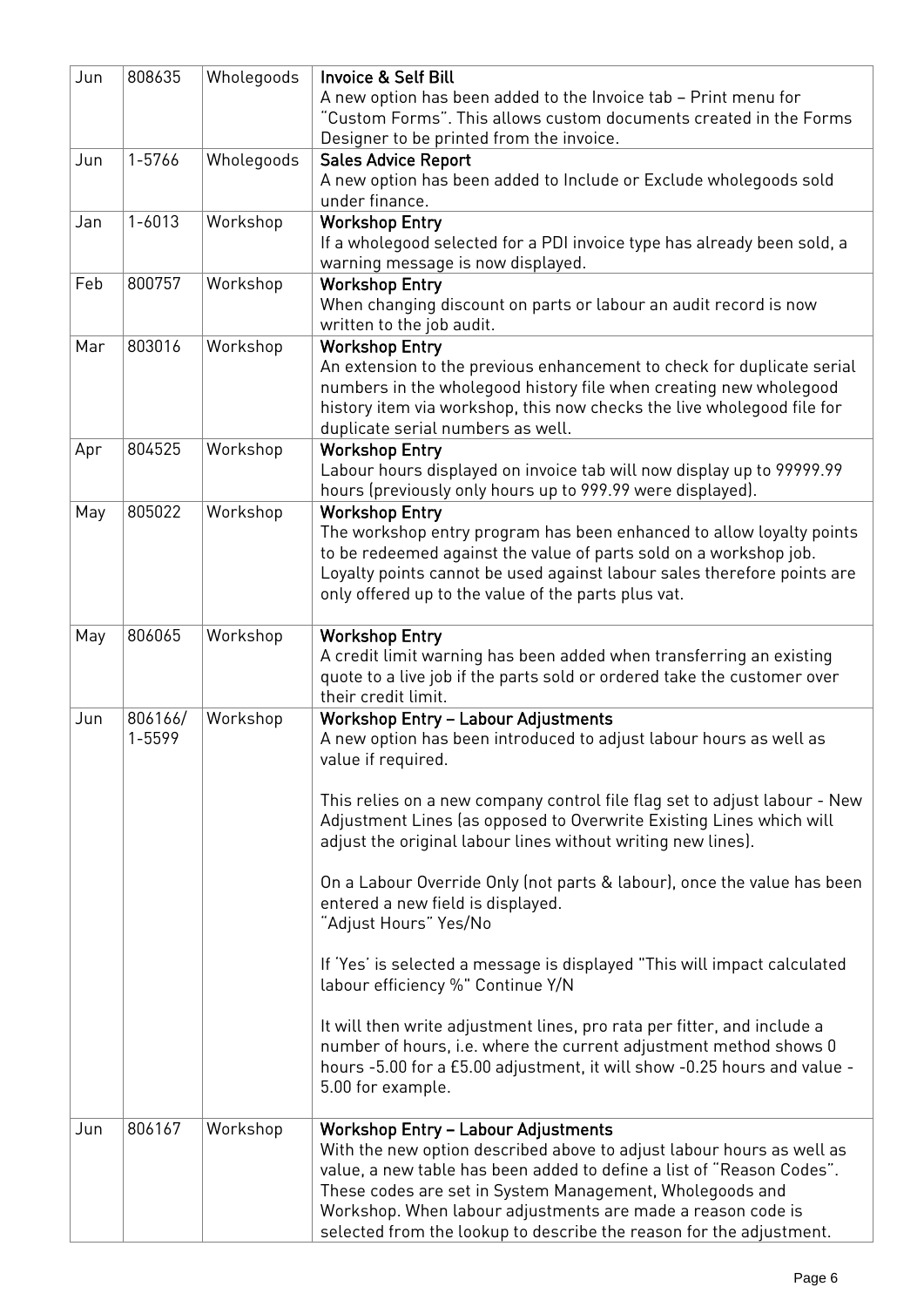| Jun | 807797     | Workshop | <b>Workshop Entry</b><br>A new option has been added to allow a fixed environmental charge to<br>be applied to a workshop job in addition to the consumables charge.<br>A new memo part number to use for environmental charge needs to be<br>added to the company control file.<br>Each invoice type can be set to apply the environmental charge if<br>required.<br>On invoicing a job where this has been setup a new option is displayed<br>after the consumables and mileage screen allowing the environmental<br>charge to be accepted.<br>The price defaults from the retail price of the associated memo part<br>and can be changed or removed as required. |
|-----|------------|----------|---------------------------------------------------------------------------------------------------------------------------------------------------------------------------------------------------------------------------------------------------------------------------------------------------------------------------------------------------------------------------------------------------------------------------------------------------------------------------------------------------------------------------------------------------------------------------------------------------------------------------------------------------------------------|
| Mar | 1-5065     | Workshop | <b>Workshop Entry</b><br>The invoice date is now added to Mobile Story records on invoicing.                                                                                                                                                                                                                                                                                                                                                                                                                                                                                                                                                                        |
| Apr | $1 - 5442$ | Workshop | <b>Workshop Entry</b><br>When printing a proforma invoice for a flat rate job, this will now better<br>mirror the actual invoice layout for flat rate invoices.                                                                                                                                                                                                                                                                                                                                                                                                                                                                                                     |
| May | 1-5913     | Workshop | <b>Invoice Recall</b><br>Invoice recall "Parts by Part Number". A discount column has been<br>added to the screen.                                                                                                                                                                                                                                                                                                                                                                                                                                                                                                                                                  |
| Jun | 808983     | Workshop | <b>Work in Progress - Details Report</b><br>When running the report for "Wholegood/Model" then selecting<br>"Summary" an option has been added to report sold wholegoods only.                                                                                                                                                                                                                                                                                                                                                                                                                                                                                      |
| Feb | 1-3716     | Workshop | Scheduler<br>When a job is assigned to a fitter in the scheduler this will now set the<br>main fitter on the workshop job.                                                                                                                                                                                                                                                                                                                                                                                                                                                                                                                                          |
| Feb | 1-5978     | Workshop | <b>Workshop Days Turnaround</b><br>New fields added to the Excel extract for Date/Time Job created and<br>Date/Time first worked on.                                                                                                                                                                                                                                                                                                                                                                                                                                                                                                                                |
| Apr | 805241     | Workshop | <b>Flat Rate Maintenance</b><br>A lookup has been added to the standard comment field.                                                                                                                                                                                                                                                                                                                                                                                                                                                                                                                                                                              |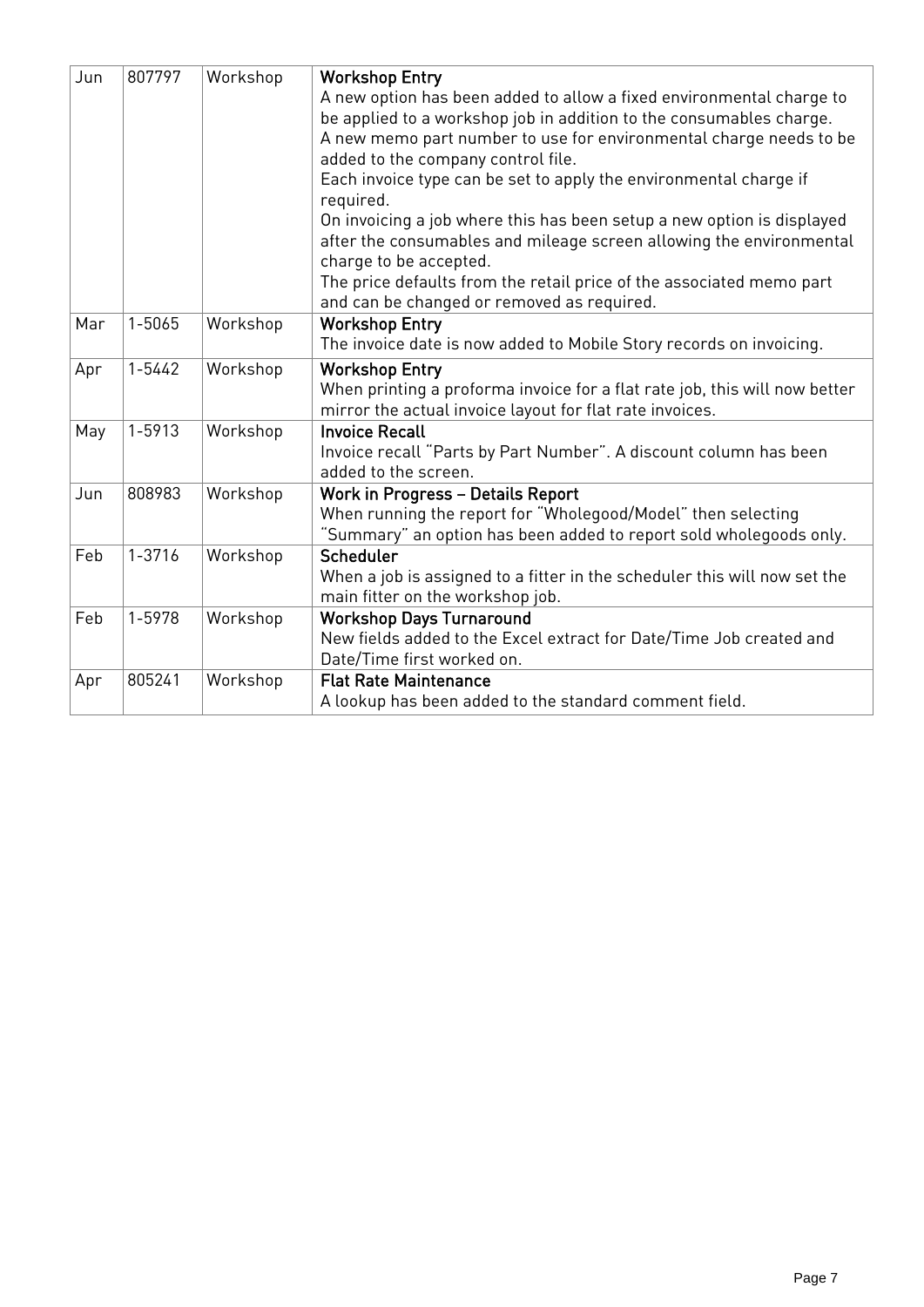| Jun | 806640     | Planned      | <b>Clock Reading Improvements</b>                                                                                                                                                            |
|-----|------------|--------------|----------------------------------------------------------------------------------------------------------------------------------------------------------------------------------------------|
|     |            | Maintenance  | Updating a wholegood clock reading will now update the planned<br>maintenance clock reading and the seasonal usage figures plus the<br>next service dates for clock based interval services. |
|     |            |              | New Flags Added to the Company Control File                                                                                                                                                  |
|     |            |              | <b>Recalculate Equipment Usage when Clock Changes</b>                                                                                                                                        |
|     |            |              |                                                                                                                                                                                              |
|     |            |              | Select 'Yes' to recalculate.                                                                                                                                                                 |
|     |            |              | <b>Usage Changed Warning Percentage</b>                                                                                                                                                      |
|     |            |              | Threshold at which a warning is shown for usage changes.                                                                                                                                     |
|     |            |              | <b>Minimum Clock History</b>                                                                                                                                                                 |
|     |            |              | Select whether new contracts use the default charges from the model.                                                                                                                         |
|     |            |              | <b>New Report for Equipment Usage</b>                                                                                                                                                        |
|     |            |              | Options <b>Print</b>                                                                                                                                                                         |
|     |            |              | $No$ $\rightarrow$<br>Mismatched Usage:                                                                                                                                                      |
|     |            |              |                                                                                                                                                                                              |
|     |            |              | Minimum Days of Clock History:                                                                                                                                                               |
|     |            |              | 0.00<br>Percentage%:                                                                                                                                                                         |
|     |            |              | ╝<br>0/00/0000<br><b>Changes Since:</b>                                                                                                                                                      |
|     |            |              |                                                                                                                                                                                              |
|     |            |              |                                                                                                                                                                                              |
|     |            |              |                                                                                                                                                                                              |
|     |            |              |                                                                                                                                                                                              |
|     |            |              |                                                                                                                                                                                              |
|     |            |              |                                                                                                                                                                                              |
|     |            |              | OK<br>Cancel<br>Last<br>$S$ ave<br>Batch<br>Reset<br>Default                                                                                                                                 |
| Mar | 802591     | Sales Ledger |                                                                                                                                                                                              |
|     |            |              | <b>Aged Debt Report</b><br>A tracking record indicator has been added to the Excel extract to show                                                                                           |
|     |            |              | if tracking records exist for the customer.                                                                                                                                                  |
| Apr | 803154/    | Sales Ledger | <b>Obsolete Accounts</b>                                                                                                                                                                     |
|     | 805850     |              | A new field has been added to mark a Customer Account as Obsolete.                                                                                                                           |
|     |            |              | This will prevent further use of the account whilst retaining the history.                                                                                                                   |
|     |            |              | Customers flagged as obsolete do not appear on search lists and will                                                                                                                         |
|     | $1 - 5527$ |              | display a warning if manually entered.                                                                                                                                                       |
| Apr |            | Sales Ledger | <b>Customer Enquiry</b><br>If a customer has the same statement and invoice to accounts the "Orig                                                                                            |
|     |            |              | A/c" number is now displayed in the customer enquiry program.                                                                                                                                |
| May | 1-5846     | Sales Ledger | <b>Customer Enquiry</b>                                                                                                                                                                      |
|     |            |              | A tracking record is now written to the customer account when a                                                                                                                              |
|     |            |              | manual cash payment is taken for a customer.                                                                                                                                                 |
| May | 1-5924     | Sales Ledger | <b>Customer Enquiry</b>                                                                                                                                                                      |
|     |            |              | It is now possible to change the contact type code for a customer                                                                                                                            |
|     |            |              | contact. A copy option has also been introduced.                                                                                                                                             |
| Feb | 1-5863     | Sales Ledger | <b>Merge Two Sales Accounts</b>                                                                                                                                                              |
|     |            |              | The Report User Status screen is now displayed when attempting to run<br>the merge and the Lock Gold options have been added to lock the                                                     |
|     |            |              | system whilst running a merge.                                                                                                                                                               |
| Jun | 1-5780     | Sales Ledger | <b>Customer Prospect List</b>                                                                                                                                                                |
|     |            |              | Fields to show the "Send By" methods for the customer have been                                                                                                                              |
|     |            |              | added to the Excel output.                                                                                                                                                                   |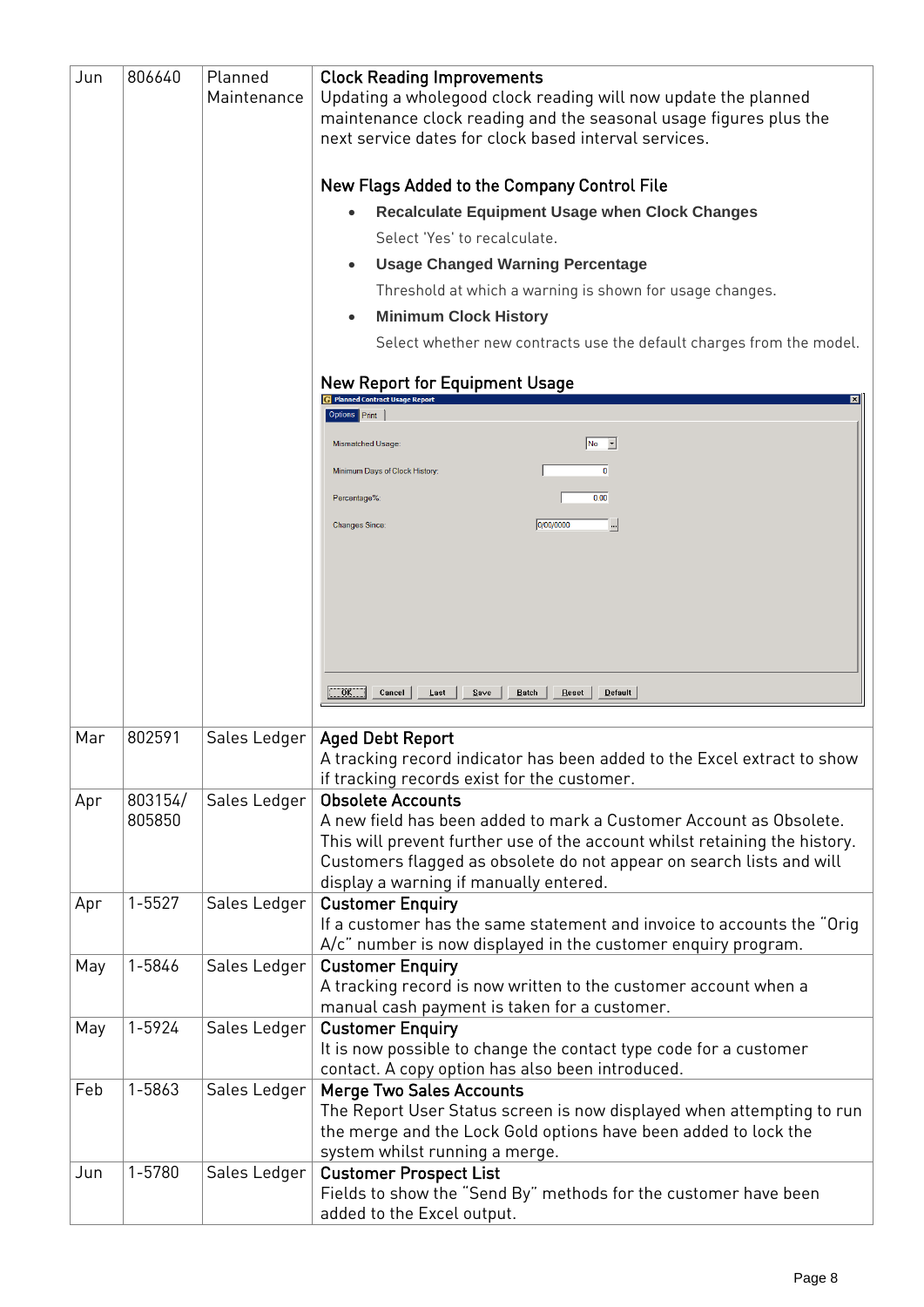| Apr | 801901                | <b>CRM</b>           | <b>Create Mailshot Letter</b><br>New field for "Customer Delivered Date" added to the wholegood letter.                                                                                                                                                        |
|-----|-----------------------|----------------------|----------------------------------------------------------------------------------------------------------------------------------------------------------------------------------------------------------------------------------------------------------------|
| Apr | 803214/<br>803215     | Purchase<br>Ledger   | <b>Obsolete Accounts</b><br>A new field has been added to mark a Supplier Account as Obsolete.<br>This will prevent further use of the account whilst retaining the history.                                                                                   |
| Jun | 807025                | Purchase<br>Ledger   | <b>Remittance Advice Print</b><br>The final Payment Summary report has an additional column to show<br>any values written off.                                                                                                                                 |
| Jun | 808191                | Purchase<br>Ledger   | <b>Supplier Enquiry</b><br>The function keys have been changed to allow an F6 Docs key to be<br>available to show documents filed against a purchase payment<br>transaction. F7 is now a combined Cash Allocation/Reverse Cash<br>Allocation option.           |
| Feb | 1-5802                | Purchase<br>Ledger   | <b>Document Approval</b><br>A new option has been added to drill down from the Payment<br>Authorisation to display the associated nominal postings.                                                                                                            |
| Feb | $1 - 5596/$<br>803213 | Purchase<br>Ledger   | <b>Document Management</b><br>A new Document type has been added to store documents against a<br>Deal. These need to be sent in with DEAL plus the deal number in the<br>subject line.<br>Document can be viewed on a new Docs tab displayed against the deal. |
| May | 1-5796                | Purchase<br>Ledger   | <b>Document Management</b><br>Document type WSJ has been amended to store documents against an<br>invoiced workshop job if there is no live workshop job with the selected<br>number.                                                                          |
| Feb | 1-5570                | Purchase<br>Ledger   | <b>Merge Supplier Accounts</b><br>The import option now requires a .CSV file instead of the older tab<br>separated file.                                                                                                                                       |
| Feb | 1-4819                | Nominal<br>Ledger    | <b>Account Enquiry</b><br>All date fields have been changed to a numeric format to allow sorting<br>on the lists.                                                                                                                                              |
| Mar | $1 - 4427$            | Nominal<br>Ledger    | <b>Ledger Audit</b><br>The Rep Code field has been added to the Excel extract.                                                                                                                                                                                 |
| Feb | 1-5769                | System<br>Management | <b>System Audit</b><br>The System Audit has been expanded to include changes made to the<br>Invoice Type File and the Wholegood Group codes file.                                                                                                              |
| Jun | 808433                | System<br>Management | <b>System Audit</b><br>The option to access the audit file via ODBC has been invoked.                                                                                                                                                                          |
| Mar | $1 - 6062$            | System<br>Management | <b>Personnel Security File</b><br>Users cannot be deleted now if there are outstanding documents that<br>have been forwarded or require payment authorisation.                                                                                                 |
| Mar | $1 - 6028$            | System               | <b>Windows - New Sessions</b><br>When using the option to invoke a second session in Windows, Gold now<br>retains a change of company number in the new session.                                                                                               |